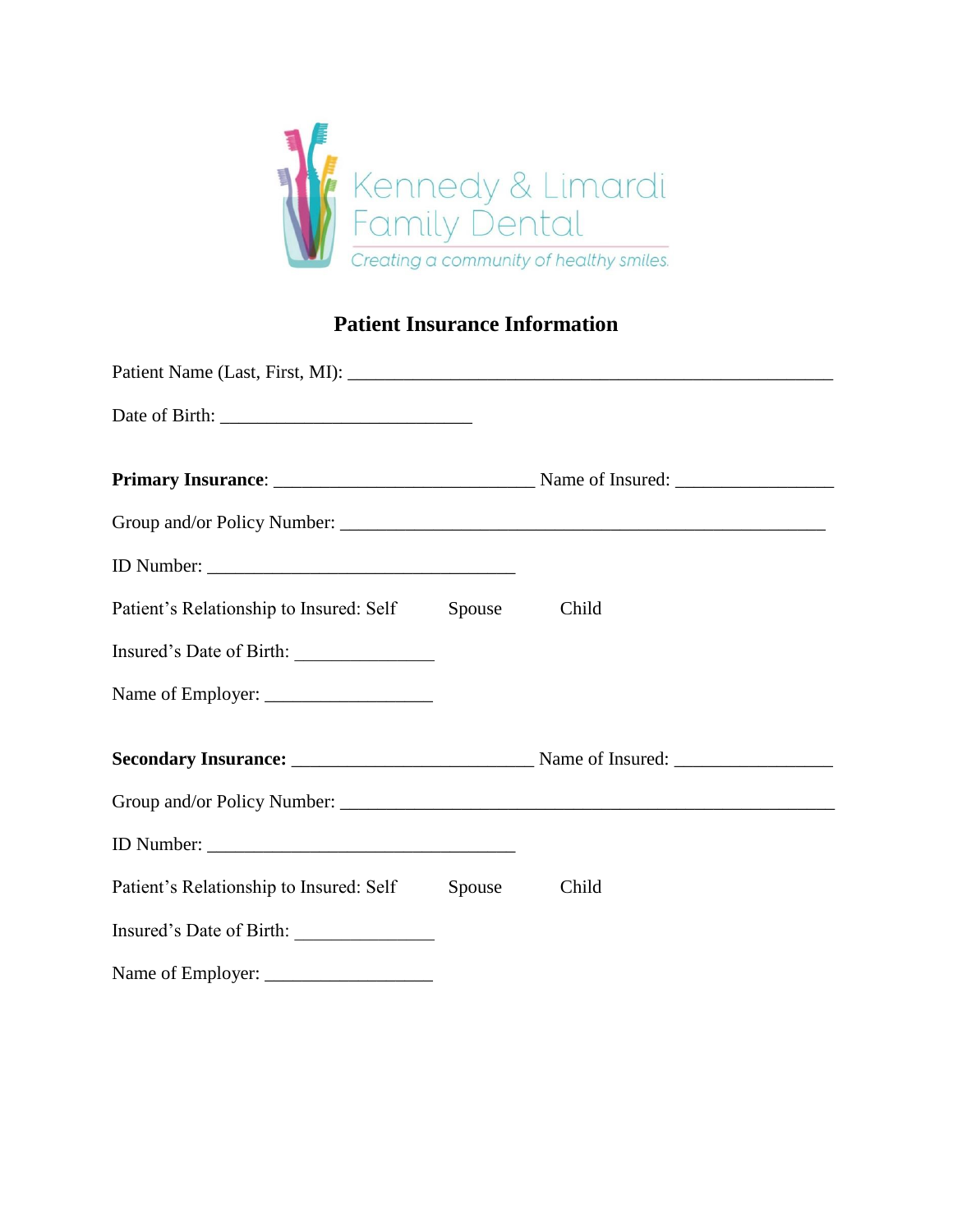

## **Appointment Cancellation Policy Agreement**:

At Kennedy & Limardi Family Dental we are committed to providing all of our patients with exceptional care. When a patient cancels without giving enough notice, they prevent another patient from being seen.

Please call us at (847) 955-1500 by 2:00 p.m. on the business day prior to your scheduled appointment to notify us of any changes or cancellations. If prior notification is not given, you *may* be charged \$125 per hour for the missed appointment. We understand that circumstances may arise that would prevent you from keeping your appointment, however we ask that you please contact our office as soon as possible.

## **Insurance and Financial Policy:**

At Kennedy & Limardi Family Dental, we make every effort to keep the billing and accounting costs of your dental care down. As a courtesy, we file your claim and make every attempt to estimate what your insurance will cover per procedure, but we cannot guarantee coverage. A dental benefit plan will never pay 100% of your dental care; it is meant only to assist you.

We ask that you pay your estimated portion at the time services are provided. We accept Visa, MasterCard, American Express, Discover, cash, and checks. If you are interested in an extended finance option, we also accept CareCredit. Please feel free to discuss any financial questions with our front desk staff.

Client Signature (Client's Parent/Guardian if under 18)

\_\_\_\_\_\_\_\_\_\_\_\_\_\_\_\_\_\_\_\_\_\_\_\_\_\_\_\_\_\_\_\_\_\_\_\_\_\_\_\_\_\_\_\_\_\_\_\_\_\_\_\_\_\_\_

Date

\_\_\_\_\_\_\_\_\_\_\_\_\_\_\_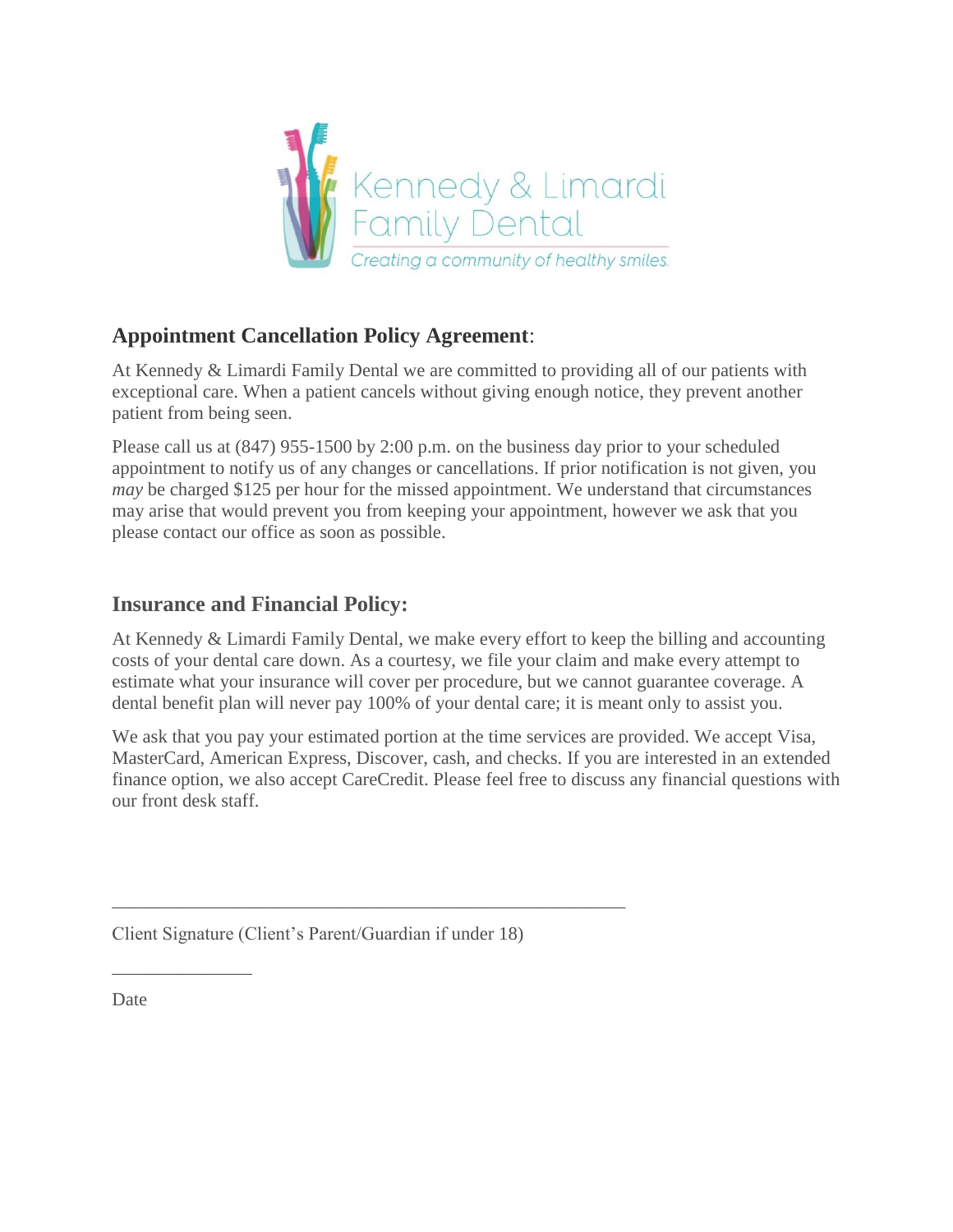

# **Acknowledgement of Privacy Practices**

I understand that, under the Health Insurance Portability & Accountability Act of 1996 (HIPAA), I have certain rights to privacy regarding my protected health information. I understand that this information can and will be used to:

 $\circ$  Conduct, plan, and direct my treatment and follow-up among the multiple healthcare providers who may be involved in that treatment directly and indirectly

o Obtain payment from third-party payers

o Conduct normal healthcare operations such as quality assessments and physician certifications

I acknowledge that I have received your Notice of Privacy Practices containing a more complete description of the uses and disclosures of my health information. I understand that this organization has the right to change its Notice of Privacy Practices from time to time and that I may contact this organization at any time at the address above to obtain a current copy of the Notice of Privacy Practices.

I understand that I may request in writing that you restrict how my private information is used or disclosed to carry out treatment, payment or health care operations. I also understand you are not required to agree to my requested restrictions, but if you do agree then you are bound to abide by such restrictions.

| Patient Name:                             |  |
|-------------------------------------------|--|
| Relationship to Patient: ________________ |  |
| Signature: _____________                  |  |
| Date: <b>Date</b>                         |  |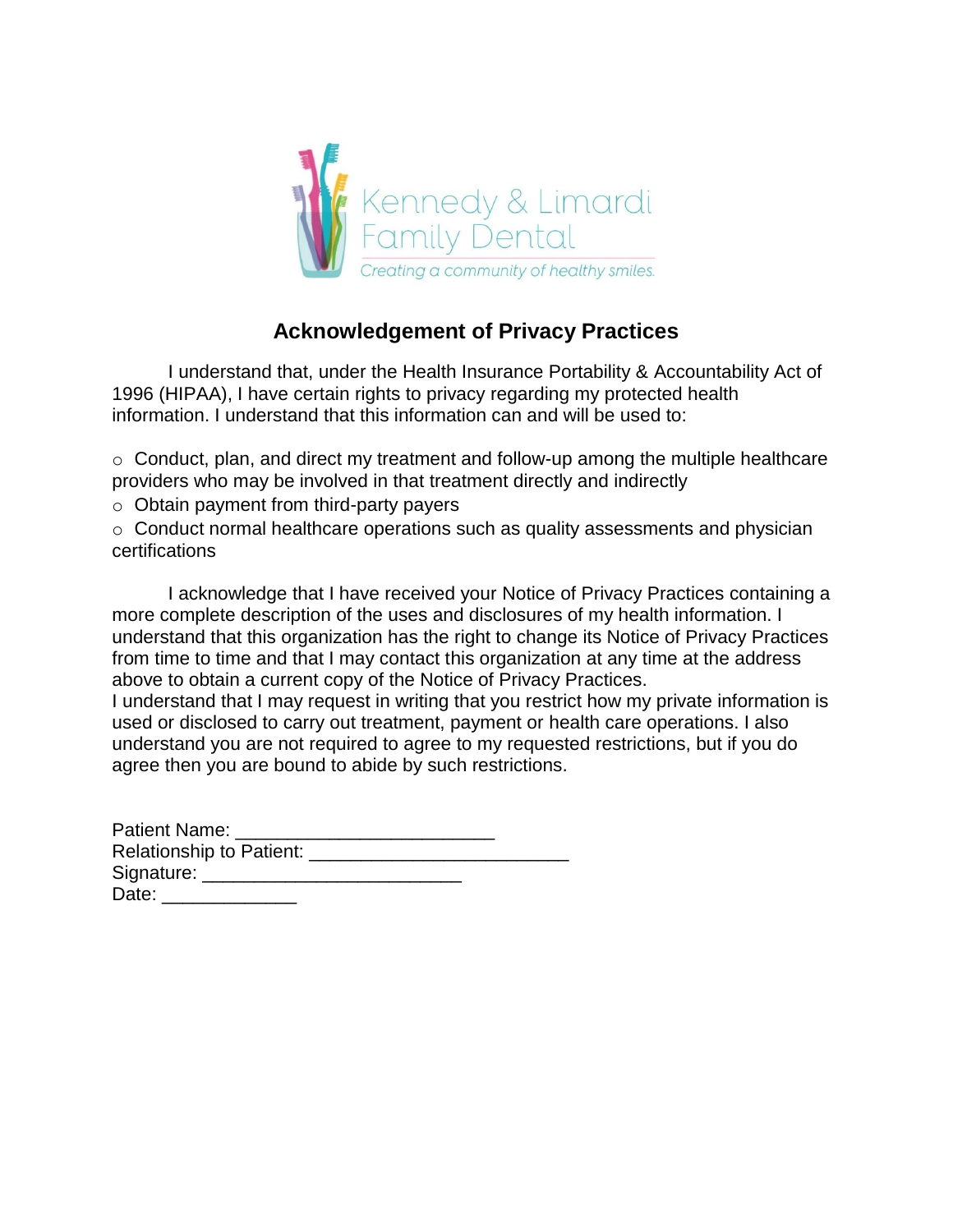

### **Notice of Privacy Practices**

#### **This notice describes how health information about you may be used and disclosed and how you can get access to this information. Please review it carefully. The privacy of your health information is important to us.**

### **Our Legal Duty**

We are required by applicable federal and state law to maintain the privacy of your health information. We are also required to give you this Notice about our privacy practices, our legal duties, and your rights concerning your health information. We must follow the privacy practices that are described in this Notice while it is in effect. This Notice takes effect **May 17, 2017** and will remain in effect until we replace it.

We reserve the right to change our privacy practices and the terms of this Notice at any time, provided such changes are permitted by applicable law. We reserve the right to make changes in our privacy practices and the new terms of our Notice effective for all health information that we maintain, including health information we created or received before we made the changes. Before we make significant changes in our privacy practices, we will change this Notice and make the new Notice available upon request. You may request a copy of our Notice at any time.

#### **Uses and Disclosures of Health Information**

We use and disclose health information about you for treatment, payment, and healthcare operations. For example:

\_\_\_\_\_\_\_\_\_\_\_\_\_\_\_\_\_\_\_\_\_\_\_\_\_\_\_\_\_\_\_\_\_\_\_\_\_\_\_\_\_\_\_\_\_\_\_\_\_\_\_\_\_\_\_\_\_\_\_\_\_\_\_\_\_\_\_\_\_\_\_\_\_\_\_\_\_

**Treatment:** We may use or disclose your health information to a physician or other healthcare provider providing treatment to you. **Payment:** We may use and disclose your health information to obtain payment for services we provide to you.

**Healthcare Operations:** We may use and disclose your health information in connection with our healthcare operations. Healthcare operations include quality assessment and improvement activities, reviewing the competence or qualifications of healthcare professionals, evaluating practitioner and provider performance, conducting training programs, accreditation, certification, licensing, or credentialing activities.

**Your Authorization:** In addition to our use of your health information for treatment, payment, or healthcare operations, you may give us written authorization to use your health information to disclose it to anyone for any purpose. If you give us an authorization, you may revoke it in writing at any time. Your revocation will not affect any use or disclosures permitted by your authorization while it was in effect. Unless you give us a written authorization, we cannot use or disclose your health information for any reason except those described in this Notice.

**To Your Family and Friends:** We must disclose your health information to you, as described in the Patient's Rights section of this notice. We may disclose your health information to a family member, friend, or other person to the extent necessary to help with your healthcare or with payment for your healthcare, but only if you agree that we may do so.

**Persons Involved In Care:** We may disclose health information to notify or assist in the notification of (including identifying or locating) a family member, your personal representative, or another person responsible for your care, of your location, your general condition. If you are present, then prior to use or disclosure of your health information, we will provide you with an opportunity to object to such uses or disclosures. In the event of your incapacity or emergency circumstances, we will disclose health information based on a determination using our professional judgment disclosing only health information that is directly relevant to the person's involvement in your healthcare. We will also use our professional judgment and our experience with common practice to make reasonable inference of your best interest in allowing a person to pick up filled prescriptions, medical supplies, x-rays, or other similar forms of health information.

**Marketing Health-Related Services:** We will not use your health information for marketing communications without your written authorization.

**Required by Law:** We may use or disclose your health information when we are required to do so by law.

**Abuse or Neglect:** We may disclose your health information to appropriate authorities if we reasonably believe that you are a possible victim or abuse, neglect, or domestic violence or the possible victim of other crimes. We may disclose your health information to the extent necessary to avert a serious threat to your health or safety of the health or safety of others.

**National Security:** We may disclose to military authorities the health information of Armed Forces personnel under certain circumstances. We may disclose to authorized federal officials health information required for lawful intelligence, counterintelligence, and other national security activities. We may disclose to correctional institution or law enforcement official having lawful custody of protected health information of inmate or patient under certain circumstances.

**Appointment Reminders:** We may use or disclose your health information to provide you with appointment reminders (such as voicemail messages, postcards, or letters).